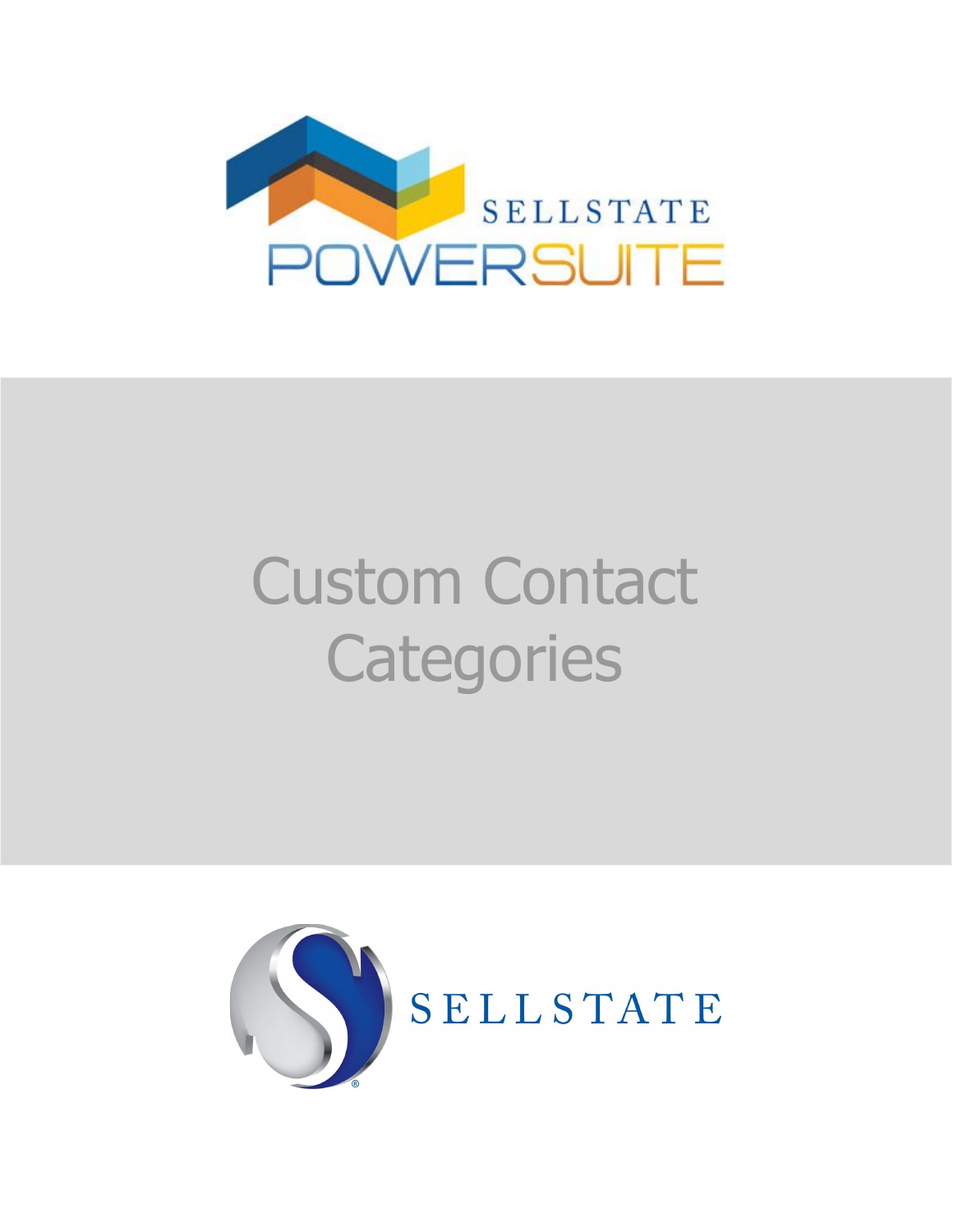## **Custom Contact Categories**

## **What are Custom Categories?**

\_

Custom categories of contacts that are created by the agent or broker to keep track of where their contacts originated from.

You can create categories for prospects that you've imported through social media, contacts that were generated at open houses or other events, and allows for ease of reporting when needed at later dates.

\_\_\_\_\_\_\_\_\_\_\_\_\_\_\_\_\_\_\_\_\_\_\_\_\_\_\_\_\_\_\_\_\_\_\_\_\_\_\_\_\_\_\_\_\_\_\_\_\_\_\_\_\_\_\_\_\_\_\_\_\_\_\_\_\_\_\_\_\_\_\_\_\_\_\_\_\_\_\_\_\_\_\_\_\_\_\_\_\_\_\_\_\_\_\_\_\_\_\_\_\_\_\_\_\_\_\_\_\_\_\_\_\_\_\_\_\_\_\_\_\_\_\_\_\_\_\_\_\_\_\_\_\_\_\_\_\_\_\_\_\_\_

**Why Should I Use Custom Categories?**

The main reason? for the long haul.

Power Suite offers an EXTENSIVE CRM system and the custom categories plays into how your contacts can be used in the various Applications found within Power Suite. For example, when sending out an email blast to all of your active buyers about a new listing on the market, or see how many buyer lead were generated from your website (or any other website) in a specific time period.

**How Can I Customize My Contact Categories?**

Power Suite comes with 15 Contact Categories by default to choose from. Contacts can be assigned to a single category or to multiple categories at once. Each default category name can be re-named.



\_



\_\_\_\_\_\_\_\_\_\_\_\_\_\_\_\_\_\_\_\_\_\_\_\_\_\_\_\_\_\_\_\_\_\_\_\_\_\_\_\_\_\_\_\_\_\_\_\_\_\_\_\_\_\_\_\_\_\_\_\_\_\_\_\_\_\_\_\_\_\_\_\_\_\_\_\_\_\_\_\_\_\_\_\_\_\_\_\_\_\_\_\_\_\_\_\_\_\_\_\_\_\_\_\_\_\_\_\_\_\_\_\_\_\_\_\_\_\_\_\_\_\_\_\_\_\_\_\_\_\_\_\_\_\_\_\_\_\_\_\_\_\_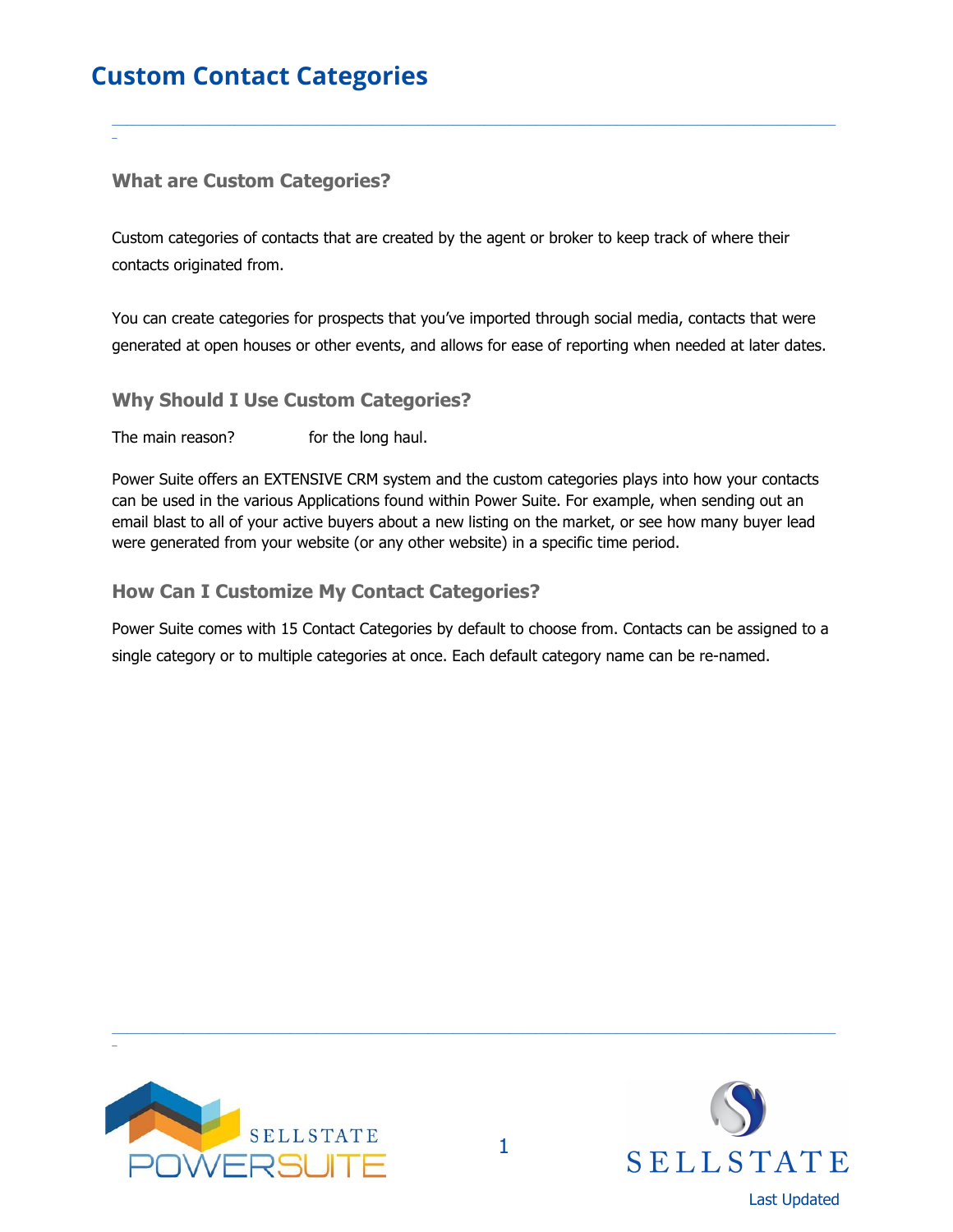## **Custom Contact Categories**

#### Manage Contact Categories

\_

Use Categories to sort your Contacts to make it easier to search and target your marketing efforts.

Below is a list of Contact Categories we have started you off with. We have provided a way for you to add your own custom categories that best suite yo business needs.

\_\_\_\_\_\_\_\_\_\_\_\_\_\_\_\_\_\_\_\_\_\_\_\_\_\_\_\_\_\_\_\_\_\_\_\_\_\_\_\_\_\_\_\_\_\_\_\_\_\_\_\_\_\_\_\_\_\_\_\_\_\_\_\_\_\_\_\_\_\_\_\_\_\_\_\_\_\_\_\_\_\_\_\_\_\_\_\_\_\_\_\_\_\_\_\_\_\_\_\_\_\_\_\_\_\_\_\_\_\_\_\_\_\_\_\_\_\_\_\_\_\_\_\_\_\_\_\_\_\_\_\_\_\_\_\_\_\_\_\_\_\_

| Attorney                                         | Ø | û | Broker/Realtor       | Ø | 命 | Buyer          | Ø   | $\widehat{\overline{\mathbf{u}}}$ |  |
|--------------------------------------------------|---|---|----------------------|---|---|----------------|-----|-----------------------------------|--|
| Buyer/Seller                                     | Ø | ŵ | <b>Closing Agent</b> | v | 命 | Employee       |     | Ô                                 |  |
| Home Inspector                                   | Ø | û | Internal User        | Ø | û | Landlord       | ii) | $\hat{\overline{\mathbf{u}}}$     |  |
| Lender                                           | Ø | û | Other                | Ø | 命 | Seller         | Ø   | 命                                 |  |
| Tenant                                           | Ø | 命 | <b>Title Agent</b>   | Ø | Ô | <b>Unknown</b> | Ø   | 命                                 |  |
| Add New Contact Category<br>(30 Character Limit) |   |   |                      |   |   |                |     |                                   |  |
|                                                  |   |   | Save                 |   |   |                |     |                                   |  |

# Leads & Contacts

Easily follow up on new leads, keep track of your contacts, identify buyer preferences and match them with listings.

You have the option of creating your own Categories for even more options.

First, go to the **Setup** section of the Leads and Contacts application in Power Suite dashboard and scroll down to the "Manage Contact Categories".

You can add a new category by entering it in the "Add New

### **Contact Manager**

Add New Contact Category (30 Character Limit)

**Buyer Profiles** 

Prospects

Contact Category" box and clicking save.

Tasks

#### Partners

#### Setup

**Advanced Settings** 



\_\_\_\_\_\_\_\_\_\_\_\_\_\_\_\_\_\_\_\_\_\_\_\_\_\_\_\_\_\_\_\_\_\_\_\_\_\_\_\_\_\_\_\_\_\_\_\_\_\_\_\_\_\_\_\_\_\_\_\_\_\_\_\_\_\_\_\_\_\_\_\_\_\_\_\_\_\_\_\_\_\_\_\_\_\_\_\_\_\_\_\_\_\_\_\_\_\_\_\_\_\_\_\_\_\_\_\_\_\_\_\_\_\_\_\_\_\_\_\_\_\_\_\_\_\_\_\_\_\_\_\_\_\_\_\_\_\_\_\_\_\_

Save